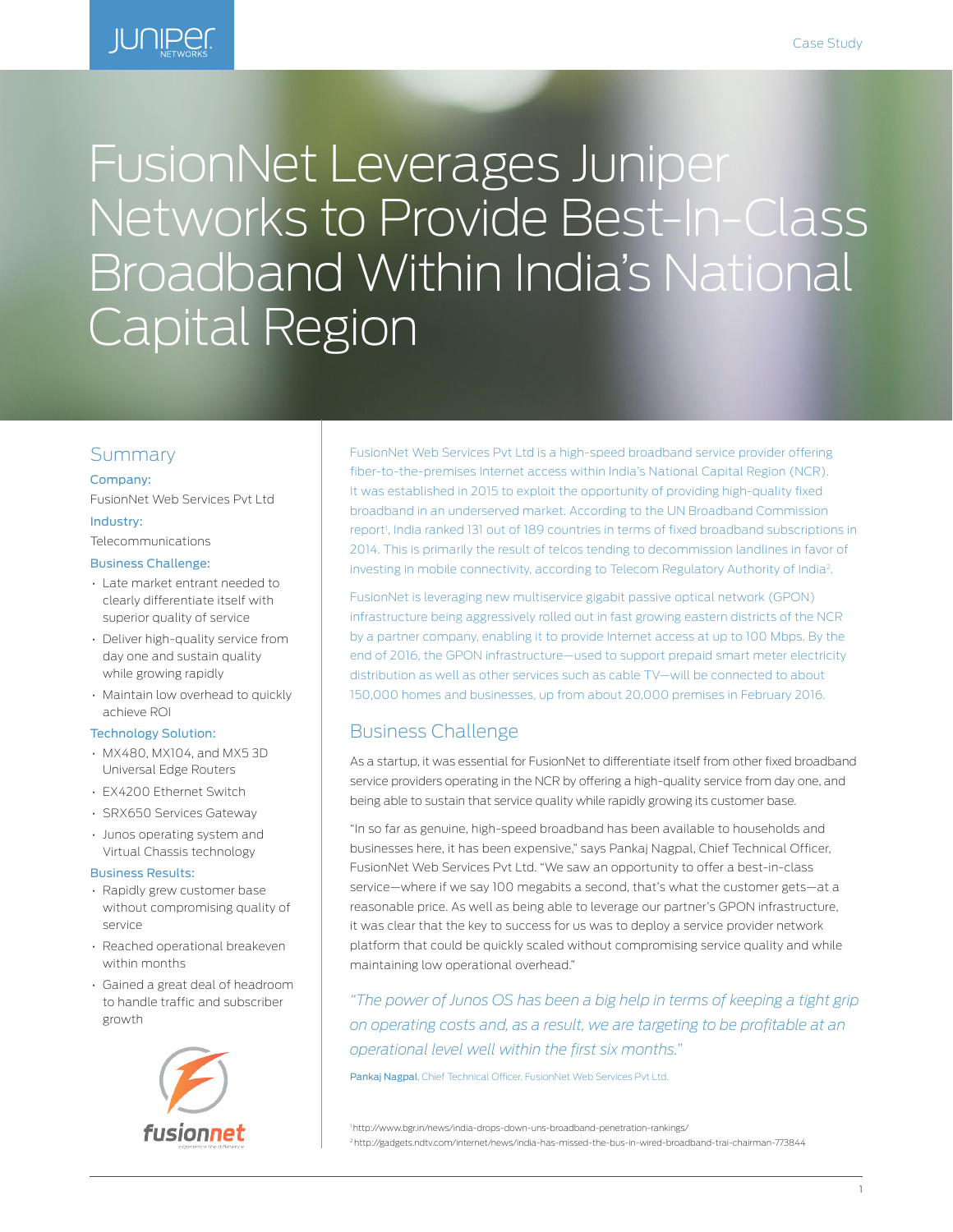# Technology Solution

Nagpal's very positive experience of using Juniper Networks equipment at his previous job led him to focus on its solution set. Working with Juniper's pre-sales team, he developed an optimal network design to fulfill FusionNet's requirements.

A key design decision was to centralize the network as much as possible at FusionNet's operations center, allowing it to leverage economies of scale while minimizing the network's footprint and complexity at its points-of-presence (POPs).

The high-performance Juniper Networks® [MX480 3D Universal](http://www.juniper.net/us/en/products-services/routing/mx-series/mx480/)  [Edge Router](http://www.juniper.net/us/en/products-services/routing/mx-series/mx480/) was deployed as centralized broadband network gateways (BNGs). Nagpal was aware that Juniper's BNGs are broadly deployed and successfully integrated with a number of different billing systems, allowing FusionNet to choose the one that best suited its operational environment. Scaling through 5.76 Tbps of system throughput, the MX480 is ideal for high bandwidth fiber access, and it provides FusionNet with a great deal of headroom to handle traffic and subscriber growth.

Juniper Networks [MX104](http://www.juniper.net/us/en/products-services/routing/mx-series/mx104/) and [MX5](http://www.juniper.net/us/en/products-services/routing/mx-series/mx5/) 3D Universal Edge Routers have also been deployed at the FusionNet operations center as gateway routers supporting carrier-grade NAT and as aggregation routers, respectively. The MX104 supports 80 Gbps throughput, while the MX5 is software upgradeable from 20 through 80 Gbps throughput, which reduces upfront costs while providing built-in investment protection. A scalable and robust Juniper Networks [SRX650 Services Gateway](http://www.juniper.net/us/en/products-services/security/srx-series/srx650/) has also been deployed as the firewall securing FusionNet's server farm.

Switching within the FusionNet operations center and at its POPs has been standardized using Juniper Networks EX4200 Ethernet Switch, giving the ISP the option of leveraging Juniper's Virtual Chassis technology to add capacity without increasing complexity and operating costs. Up to 10 EX Series switches interconnected in a Virtual Chassis operate as a single, logical device, providing operational and management simplicity while giving FusionNet up to 480 wire-speed network ports in a highdensity configuration.

As the entire network infrastructure runs on Juniper Networks [Junos® operating system,](http://www.juniper.net/us/en/products-services/nos/junos/) FusionNet enjoys highly automated, policy-driven control of its whole network, helping to minimize operating costs.

"The Junos OS operating environment gives us consistent endto-end control of the whole infrastructure and is key to delivering a high level of customer service quality. It enables us to scale up and out without complexity and provides a reliable and stable system for our network operators and application developers," Nagpal says.

*"The Junos OS operating environment gives us consistent end-to-end control of the whole infrastructure and is key to delivering a high level of customer service quality. It enables us to scale up and out without complexity and provides a reliable and stable system for our network operators and application developers."* 

Pankaj Nagpal, Chief Technical Officer, FusionNet Web Services Pvt Ltd.

## Business Results

FusionNet's business plan called for a fast startup and ramp towards profitability, predicated on being able to sign up customers using the newly connected GPON infrastructure, and bring them online quickly. The quality of the network infrastructure was a critical factor in achieving this aim.

"In effect, the Juniper Networks infrastructure became part of our go-to-market plan. With it in place, we could be sure of delivering both high service quality and good value from day one and of sustaining that over the long term," Nagpal says.

FusionNet has been aggressively pursuing its growth plan with thousands of customers signed up within the first quarter of 2016, and is comfortably on track to hit its year-end target of 25,000 to 30,000 subscribers. Thanks to the streamlined operations model supported by the Juniper Networks solution, FusionNet has been able to keep network overhead low, with a handful of technical staff overseeing all aspects of its 24x7 network operations.

"The power of Junos OS has been a big help in terms of keeping a tight grip on operating costs and, as a result, we are targeting to be profitable at an operational level well within the first six months," Nagpal says.

As FusionNet's network footprint grows, with more apartment complexes getting GPON connections, Nagpal is also reaping the benefits of the decision to centralize as much as possible. Once an EX4200 switch has been deployed in a wiring closet and brought online, little local configuration is needed beyond connecting individual customer premises and installing the broadband router.

As Nagpal explains, "Service configuration is handled on-the-fly from our operations center and it is pretty much a set-and-forget exercise; while the reliability of the network minimizes the need for troubleshooting which enables us to focus our technical resources on revenue-generating activity".

## For More Information

To find out more about Juniper Networks products and solutions, please visit [www.juniper.net.](http://www.juniper.net)